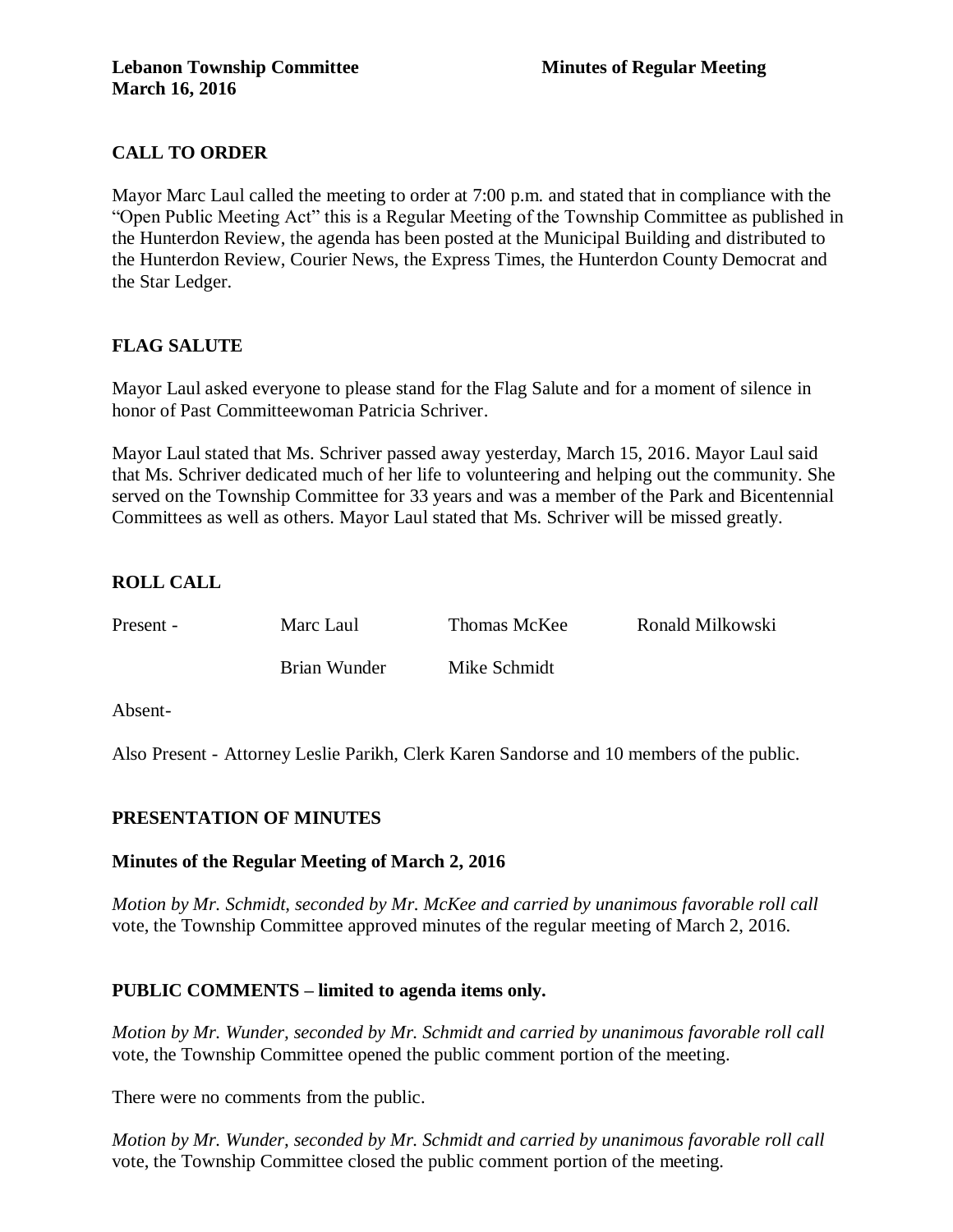LTCM 03/16/2016 Page 2 of 5

#### **ORDINANCES**

#### **Ordinance No. 2016-03**

### **Public Hearing – Continuation**

Mayor Laul stated that the Fire Department has questions about the ordinance. He suggested obtaining their input, making any language changes and introducing a clean ordinance at a later meeting. This would avoid any confusion with interpretation in the future.

*Motion by Mr. Wunder, seconded by Mr. Schmidt and carried by unanimous favorable roll call*  vote, the public hearing for Ordinance No. 2016-03 was opened.

Mr. Jim Crampton, Deputy Chief of the LTVFD stated that they need clarification on the need for a Certificate of Insurance since the Fire Department is insured by the Township. Mr. Crampton was informed that the Township's insurance would cover the Fire Department's coin toss. Mr. Crampton questioned what a "controlled intersection" is and asked for the language to be made clearer. The Fire Department would like the intersection to have at least one street with a stop sign. If all four points of the intersection has to be regulated by a traffic control sign then there is only one location in the Township that a coin toss can be held, which is on Route 31. Mr. Crampton stated that the ordinance indicated that an official of the Township can issue a cease operation order and questioned what defines an "official". The Township Committee agreed that that language can be changed from official to the Police Chief or designee.

*Motion by Mr. Wunder, seconded by Mr. Schmidt and carried by unanimous favorable roll call*  vote, the public hearing for Ordinance No. 2016-03 was closed.

*Motion by Mr. McKee seconded by Mr. Schmidt and carried by unanimous favorable roll call*  vote the Township Committee defeated Ordinance No 2016-03. Amendments are to be made by the Township Attorney's office and the ordinance will be reintroduced in April 2016.

### TOWNSHIP OF LEBANON HUNTERDON COUNTY, NEW JERSEY ORDINANCE NO. 2016-03 AN ORDINANCE AMENDING CHAPTER 274 OF THE CODE OF THE TOWNSHIP OF LEBANON REGARDING PEDDLING AND SOLICITING

#### **OLD BUSINESS**

#### **Museum Restroom/Septic System – Engineering Proposals**

Mr. Schmidt stated that the Historians are seeking proposals to have a restroom facility added to the museum. Three proposals for septic design services have been received. The proposal of \$2500.00, received from the Township Engineer Steve Risse, is considerably less than the two other proposals. Mr. Schmidt requested that the Township Committee approve the proposal submitted by Steve Risse for Engineering Services.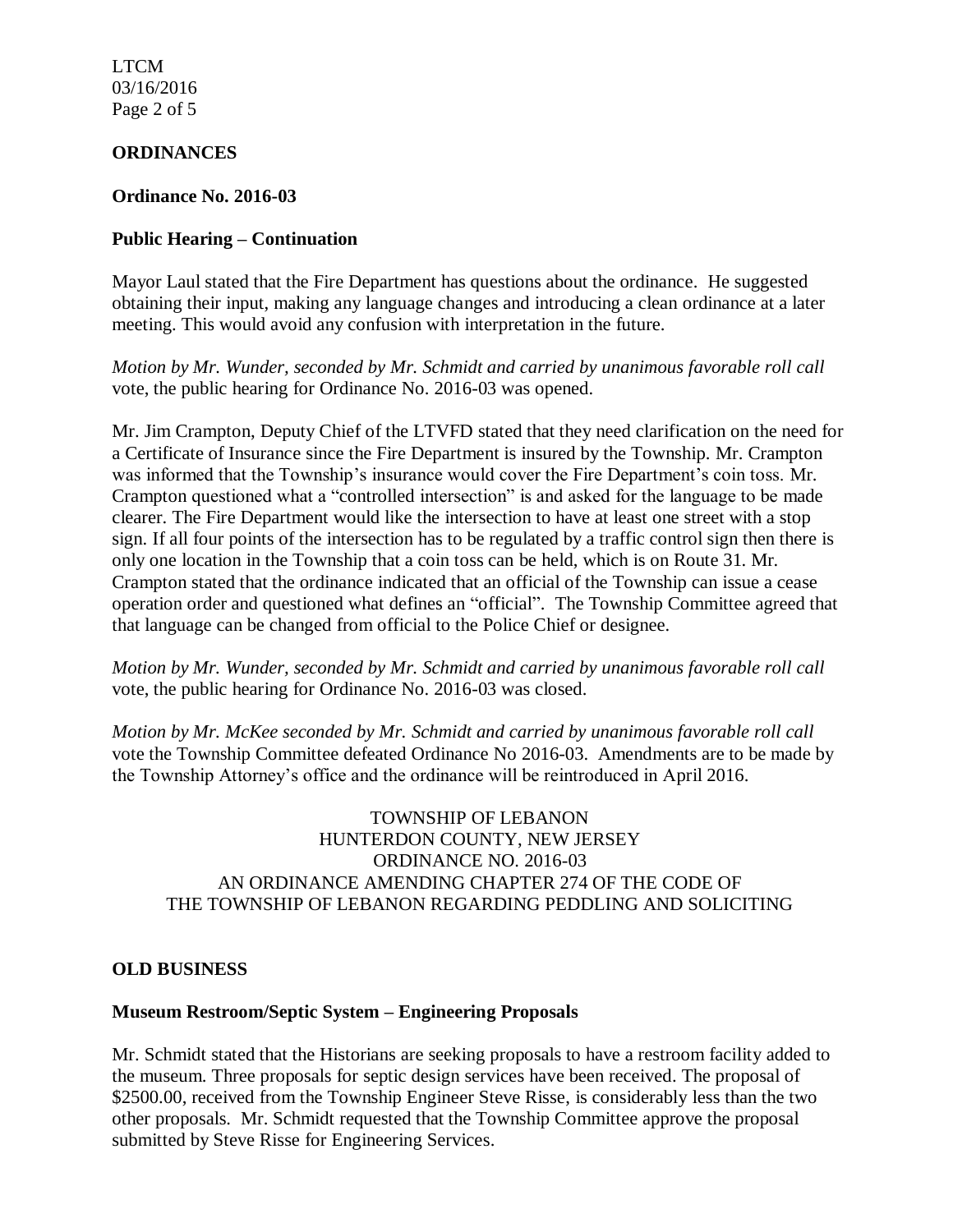LTCM 03/16/2016 Page 3 of 5

*Motion by Mr. McKee, seconded by Mr. Wunder and carried by favorable roll call vote, the*  Township Committee accepted the proposal for professional engineering services for the septic design for the Museum from Steve Risse in the amount of \$2500.00, subject to clarification from the Township Attorney that there is no need for a contract separate from the 2016 Municipal Engineering contract. AYES: Wunder, Schmidt, Laul, McKee ABSTAIN: Milkowski

# **DPW Garage – Mechanic's Bay Floor**

Mr. Milkowski stated that in an attempt to correct the drainage issue in the bays it was thought that digging out a 12 ft. x 24 ft. section in the center of each bay, 2ft. beyond the width of a vehicle, and placing a long drain in the center of the section would catch the runoff. There would only be a slight pitch in the floor to the drain so it should not interfere with the mechanics jacks. Mr. Milkowski stated that the 12 ft. x 24 ft. area would be saw cut and removed.

The Township Engineer has provided a proposal of \$2000 - \$3000 for the engineering work for the project.

Mr. Ed Kiley, DPW Mechanic, stated that he does not believe that the 12 ft. x 24 ft. area is large enough as a dump truck with a plow and spreader will exceed the area. He does not feel that it makes sense in having the long drain in the center of the section because it may be in the way of the air jack or the transmission jacks. Mr. Kiley also questioned how strong the floor will be with 16 cuts in it. Discussion was held on the dimensions of the bays and the size of the vehicles that will need to be serviced.

*Motion by Mr. Wunder, seconded by Mr. McKee and carried by unanimous favorable roll call*  vote, the Township Committee authorized the Township Engineer to meet with the DPW Manager and the DPW Mechanic and to provide a preliminary proposal to correct the drainage problem while insuring the integrity of building.

# **NEW BUSINESS**

# **TKG Technologies, LLC – Scott Koenig – Communications System**

Mr. Scott Koenig of TKG Technologies was present to submit a proposal to the Committee for a new telephone system. Mr. Koenig stated that the current system has been discontinued, uses a more expensive means of communicating and lacks flexibility. Mr. Koenig stated that the proposed system is based on technology that will continue to be refined and improved. The system is used by many major companies and the maintenance and upgrades that are conducted at the data center are paid for in the monthly billing. Mr. Koenig noted that the savings incurred will pay for the majority of the system. Mr. Koenig informed the Committee that the end of life for the current phone system was almost six years ago and is no longer being supported by Avaya. It has also become more difficult to get parts.

Mr. Koenig reviewed his proposal with the Committee and the benefits of upgrading the system. The projected cost for the upgrade is \$6799.00. Mr. Koenig also recommended that the Township switch from Cooperative Communications to Connect Me Voice phone service.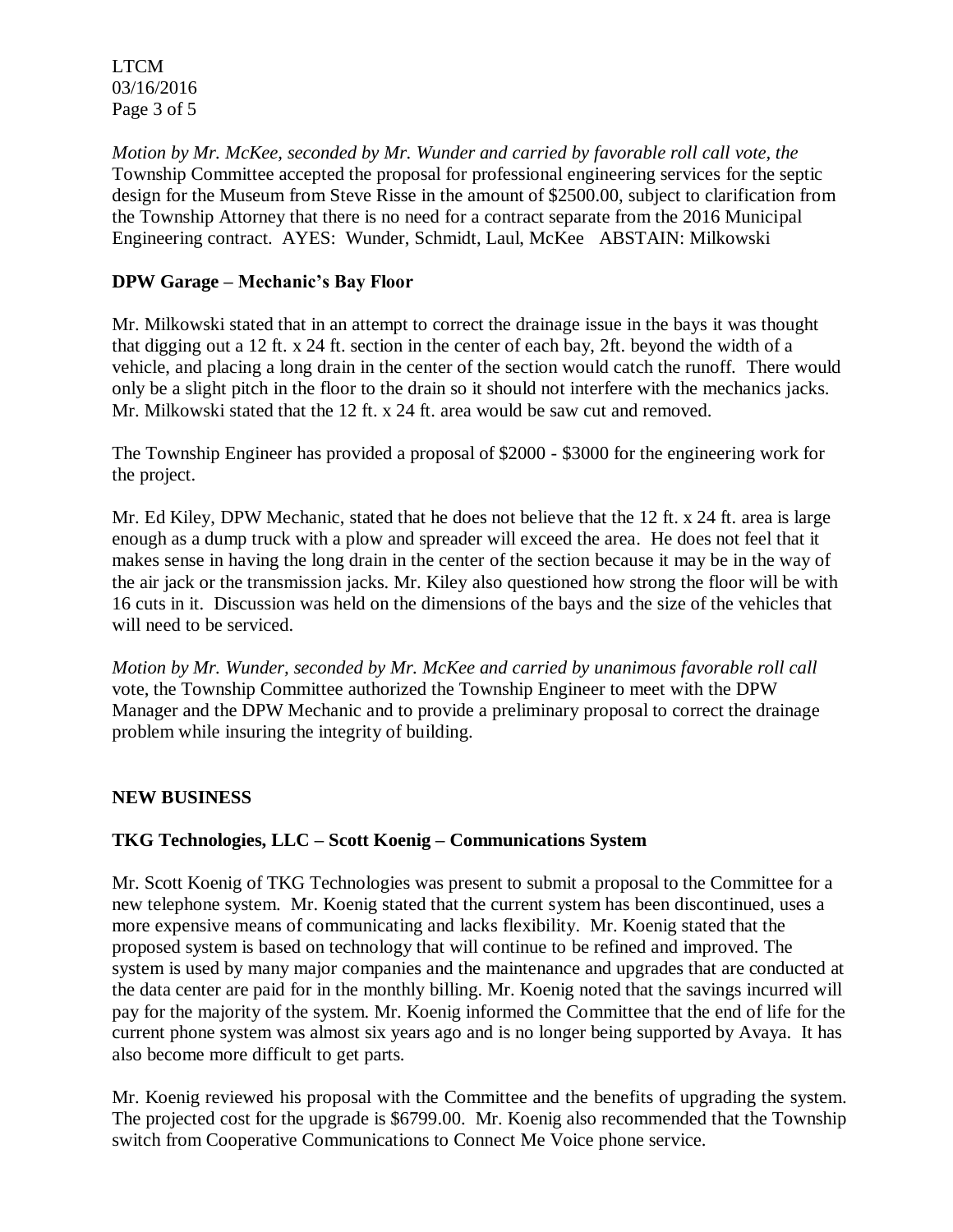LTCM 03/16/2016 Page 4 of 5

The Township Committee thanked Mr. Koenig for his proposal.

# **Quest Environmental - NJDEP Biennial Certification – First Aid Squad Property (Authorize Clerk to Sign)**

*Motion by Mr. Wunder, seconded by Mr. McKee and carried by unanimous favorable roll call*  vote, the Township Committee accepted the NJDEP Biennial Certification for the First Aid Squad Property and authorized the Clerk to sign.

# **Generator Project Proposal**

Mayor Laul has given the Committee copies of the generator project proposal that he received from Warshauer Generator, LLC a State Contract approved vendor. Mayor Laul stated that at this time he is providing copies to the Committee for discussion purposes as the purchase cannot be acted on until the budget is adopted. Mayor Laul noted that the Committee will have to decide where the Township's \$12,000 portion will come from. Mayor Laul stated that if no one has issues with the proposal it can be tabled until the budget is passed. Mr. McKee reminded all that the \$3200 installation and monitoring fee will have to be considered in the budget also. Mayor Laul also said that \$3600 will need to be accounted for in next year's budget for the monitoring/maintenance. A onetime payment of \$2250 will also be for a five year extended warrantee. Mayor Laul will ask if the five year warranty makes for a total of a 6 year warrantee. Mayor Laul will also confirm with Warshauer that their proposal is valid past the 30 days that is noted in the proposal.

# **Township Volunteer Picnic/Dinner**

The Township Committee decided to hold the Township Volunteer Picnic/Dinner on June 11, 2016.

# **PRESENTATION OF VOUCHERS**

Committee Members provided a description of vouchers exceeding \$1000.00.

*Motion by Mr. Wunder, seconded by Mr. Schmidt and carried by unanimous favorable roll call*  vote, the Township Committee approved the March 16, 2016 bill list in amount of \$23,936.29.

# **CORRESPONDENCE**

- a. Library Committee February 10, 2016 Meeting Minutes
- b. Collector's Report for the Month of February 2016

# **PUBLIC COMMENTS**

*Motion by Mr. Wunder, seconded by Mr. Schmidt and carried by unanimous favorable roll call* vote, the Township Committee opened the public comment portion of the meeting at 8:06 p.m.